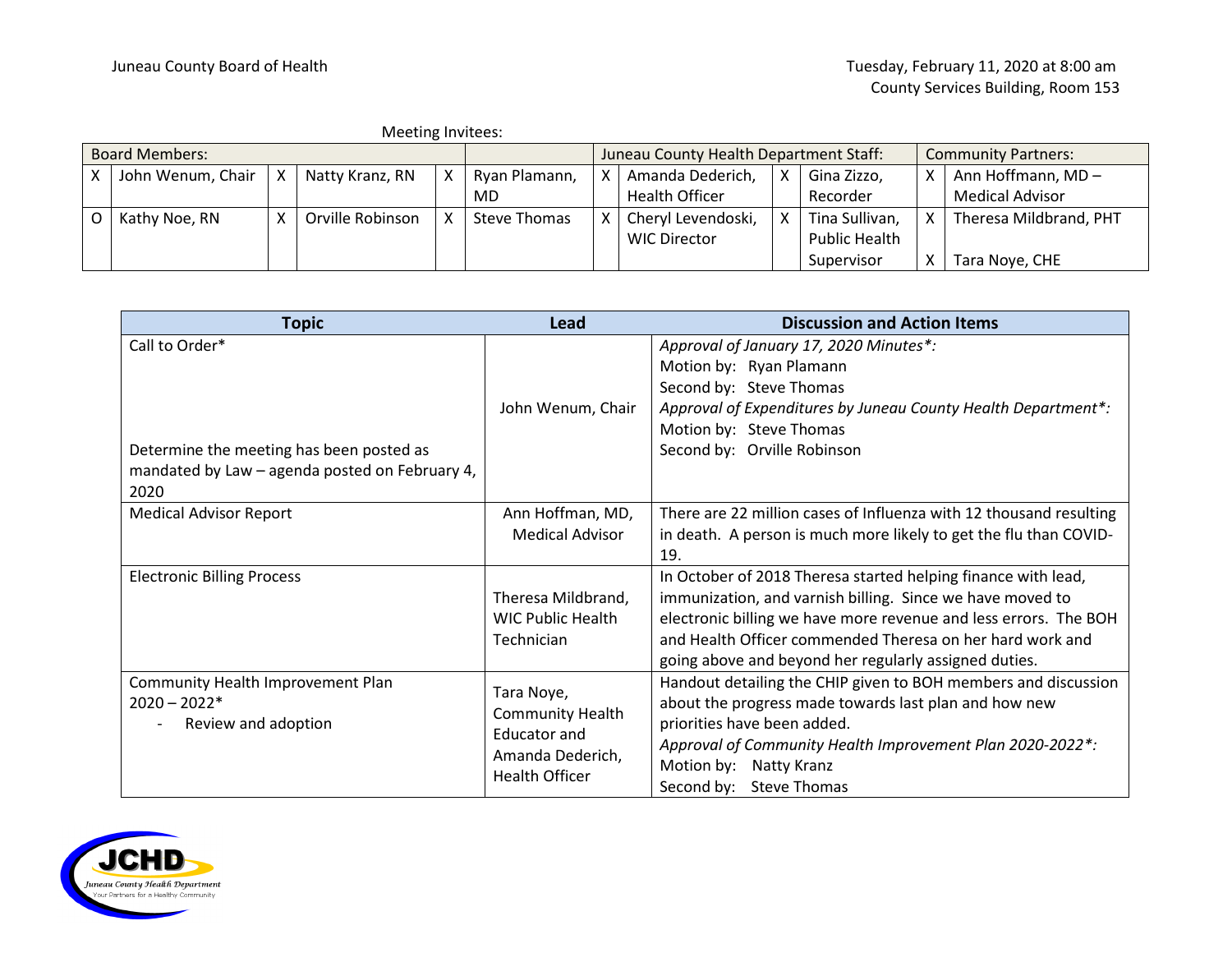| <b>Health Officer Update</b><br><b>Environmental Health</b><br>140 Review | Amanda Dederich                                   | Handout given regarding environmental health updates within<br>Juneau County. There are still ongoing talks about water testing<br>and results.<br>Logistical delay in results, hope to hear something by end of<br>February.                                                                                                                                                                                                                                                                                       |
|---------------------------------------------------------------------------|---------------------------------------------------|---------------------------------------------------------------------------------------------------------------------------------------------------------------------------------------------------------------------------------------------------------------------------------------------------------------------------------------------------------------------------------------------------------------------------------------------------------------------------------------------------------------------|
| Public Health Program Update<br>Corona Virus and Influenza update         | Tina Sullivan, Public<br><b>Health Supervisor</b> | COVID-19 is now reportable, however, the risk of contracting it is<br>very low. People who are at the greatest risk are those who have<br>recently traveled to China. There is no need to wear a face mask.<br>We do have a quarantine policy in place in case it is needed.<br>Wonewoc schools closed for one day due to illness(flu). There are<br>ongoing discussions with school districts on process for closing<br>due to illness and the responsibilities of health officer versus<br>school administration. |
| Discussion and possible approval for<br>high-dose influenza rate*         |                                                   | Approval to purchase and provide high-dose influenza vaccine*:<br>Motion by: Steve Thomas<br>Second by: Natty Kranz<br>We will order 200 doses.                                                                                                                                                                                                                                                                                                                                                                     |
| <b>WIC Program Updates</b><br>Breastfeeding peer counselor                | Cheryl Levendoski,<br><b>WIC Director</b>         | Position offered to Danielle Ard. She will be working<br>approximately 6-8hrs/wk. Congress approved a \$30 million<br>dollar increase in breastfeeding funding.                                                                                                                                                                                                                                                                                                                                                     |
| <b>Public Comments</b>                                                    |                                                   |                                                                                                                                                                                                                                                                                                                                                                                                                                                                                                                     |
| Closed Session Pursuant to 1.85(1)(c) for Staff<br>Evaluations            | Board of Health                                   |                                                                                                                                                                                                                                                                                                                                                                                                                                                                                                                     |
| Proposed Agenda Items for March Board of<br>Health                        |                                                   |                                                                                                                                                                                                                                                                                                                                                                                                                                                                                                                     |